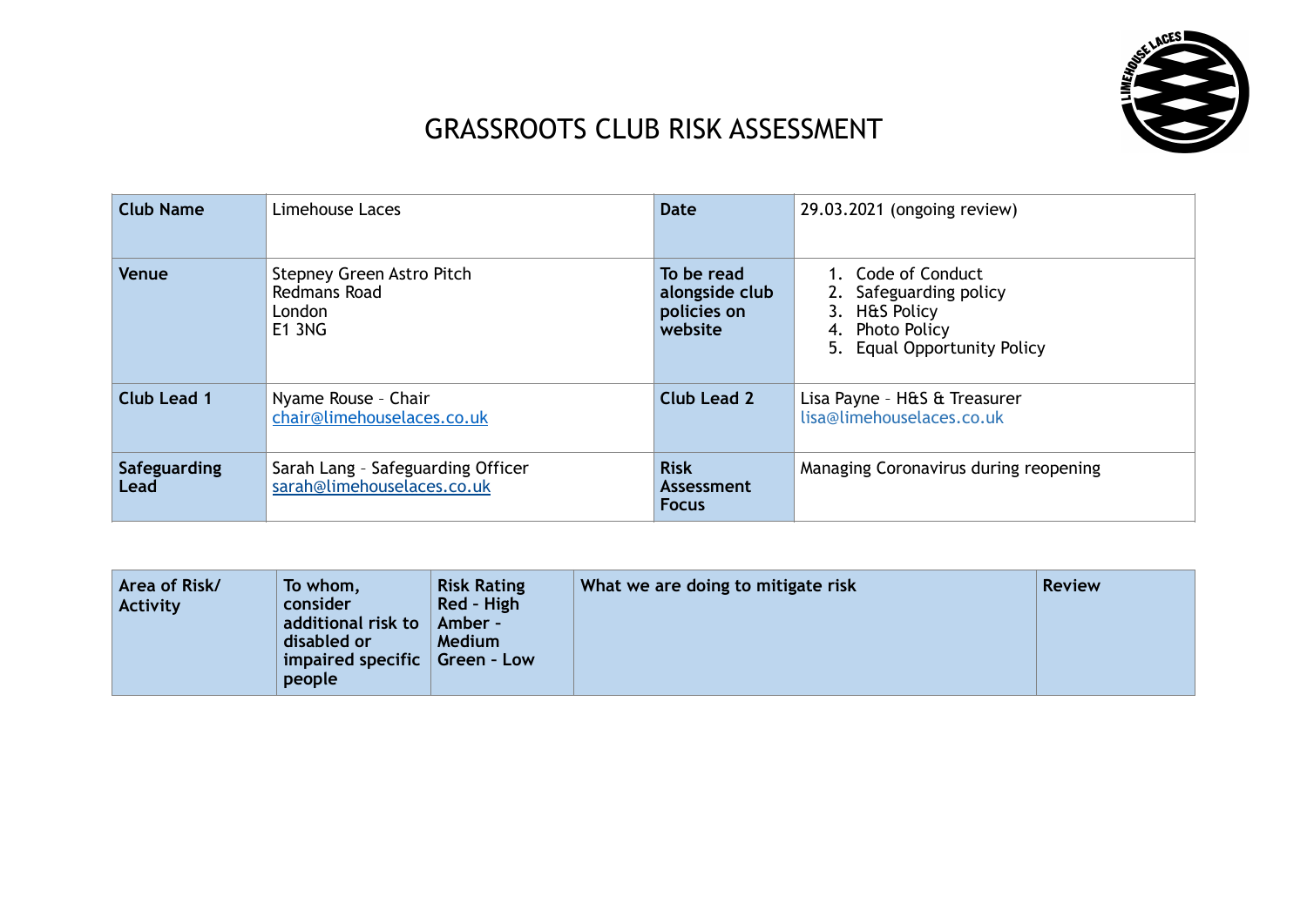| C9 positive people<br>attending training<br>& making others<br>unwell | Girls, coaches,<br>managers,<br>parents | Minimise contact with individuals who are unwell or<br>required to self-isolate by ensuring they do not<br>attend.<br>Parents & coaches sent update around C19 explaining<br>club's rules about not attending if displaying any<br>symptoms.<br>• Parents and players asked to complete covid-19 health<br>checklist.<br>Covid19 risk assessment shared with all coaches and<br>managers and all briefed on any changes and updates<br>before weekly sessions.<br>Coaches to run through covid-19 checklist with each<br>team when checking for new injuries at start of each<br>session.<br>Any player displaying symptoms will be sent home and<br>$\blacksquare$<br>parents contacted to collect. Player will leave the<br>pitch and wait outside pitch with a Club lead.<br>Spectators discouraged form training, only 1 parent/<br>carer per child for safeguarding reasons.<br>Social distancing rules to be adhered too and adults<br>regularly reminded through signage and club<br>communication.<br>Any clinically vulnerable players or adults are not to<br>attend without an individual risk assessment.<br>• Players $\hat{a}$ adults are not to shake hands, hug, fist<br>bump or any similar action.<br>• Good hand hygiene is encouraged regularly. | Ongoing |  |
|-----------------------------------------------------------------------|-----------------------------------------|----------------------------------------------------------------------------------------------------------------------------------------------------------------------------------------------------------------------------------------------------------------------------------------------------------------------------------------------------------------------------------------------------------------------------------------------------------------------------------------------------------------------------------------------------------------------------------------------------------------------------------------------------------------------------------------------------------------------------------------------------------------------------------------------------------------------------------------------------------------------------------------------------------------------------------------------------------------------------------------------------------------------------------------------------------------------------------------------------------------------------------------------------------------------------------------------------------------------------------------------------------------------|---------|--|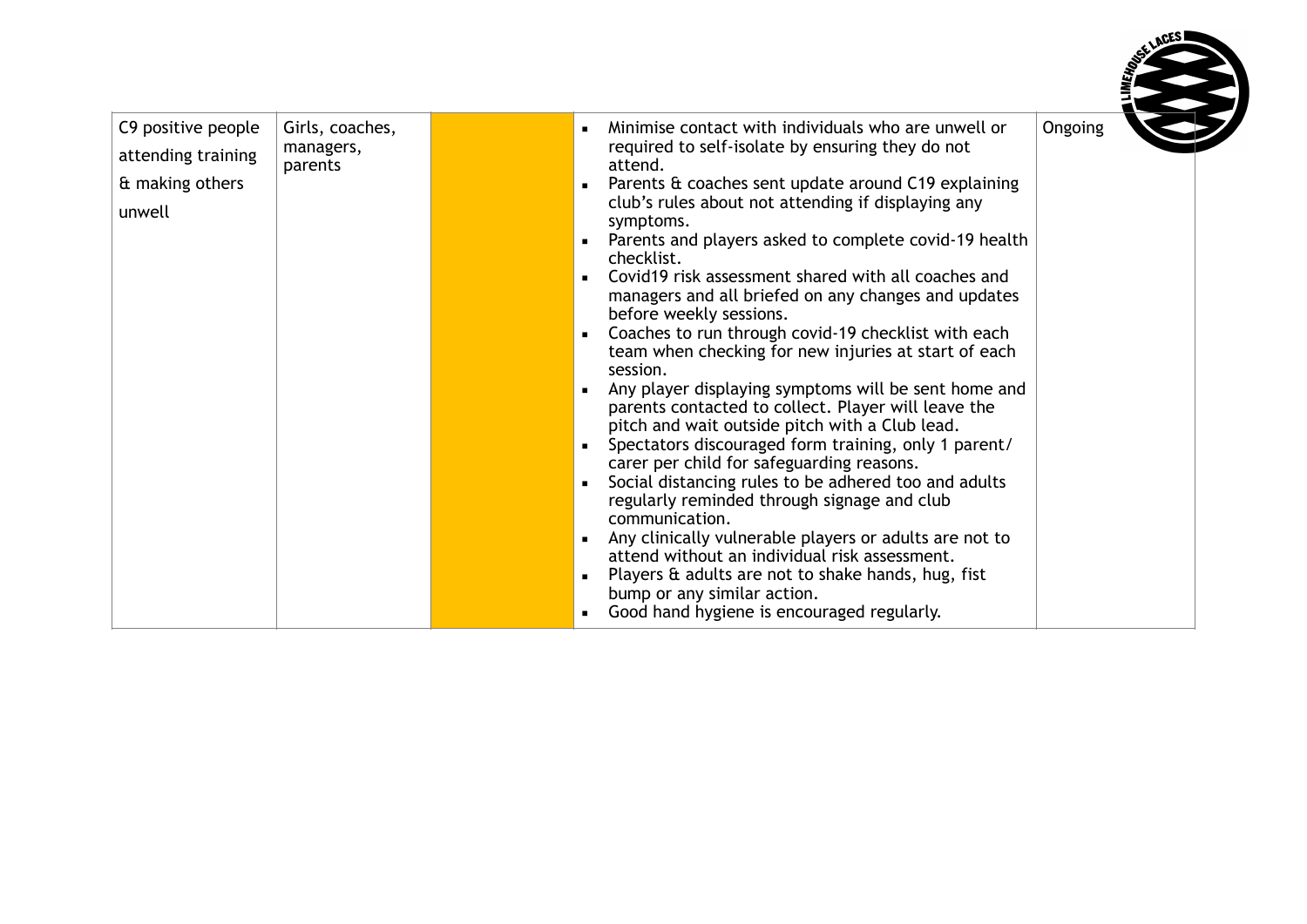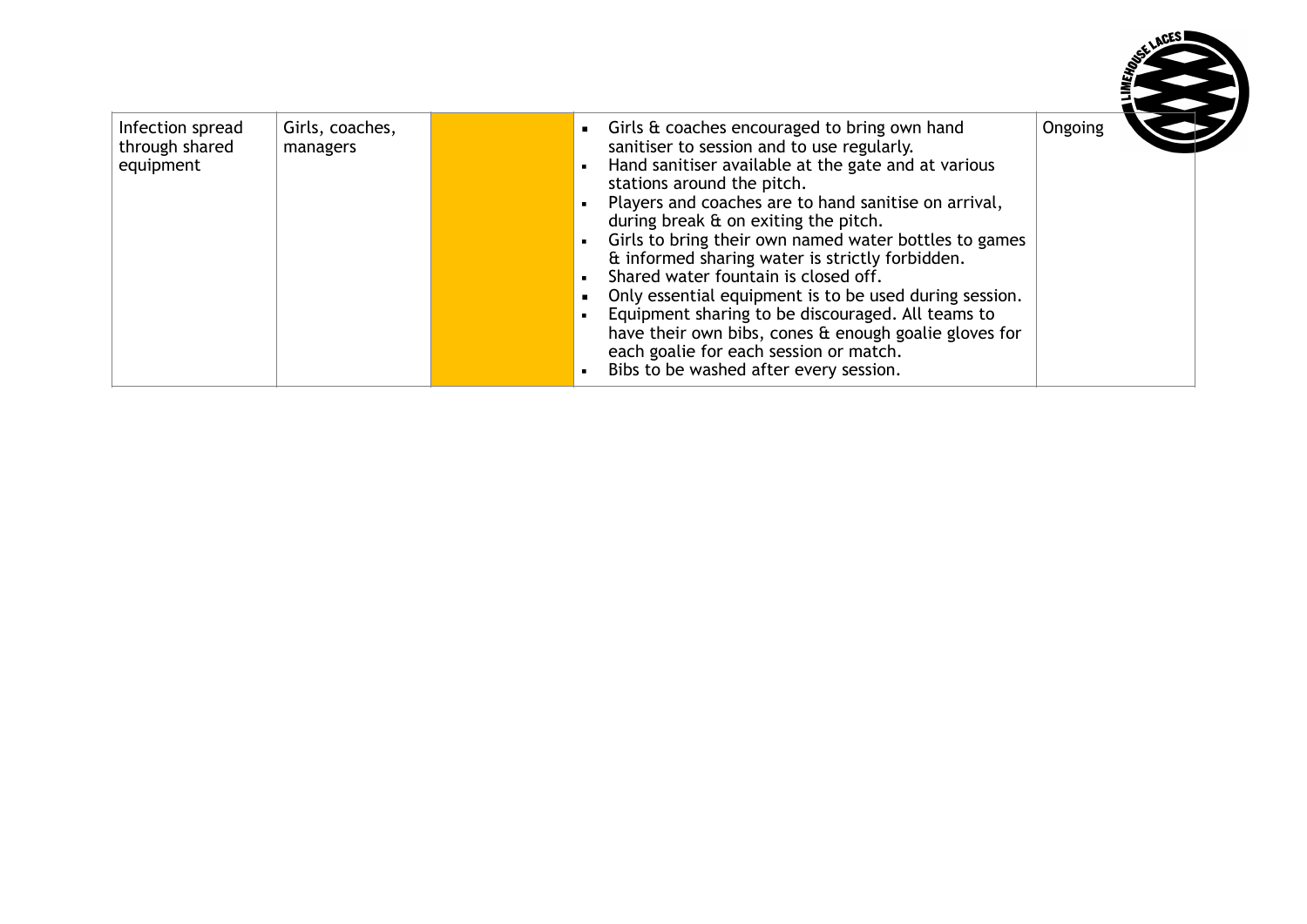

| Infection spread<br>through shared<br>spaces<br>Pitches<br><b>Toilets</b><br>Changing<br>rooms<br>entrance          | Girls, coaches,<br>managers,<br>parents | Social distancing rules to be encouraged.<br>Changing rooms to be shut and locked.<br>Club lead to check toilets regularly.<br>Coaches and club leads to encourage girls to wash<br>hands through after using the toilet.<br>Only 2 players in toilet at any time.<br>Parent/carers not to use toilets.<br>Dynamic risk assessment of toilets to be carried out by<br>club leads if hygiene/infection becomes a concern<br>during session. Toilets could then close.<br>Player's training areas are to be clearly marked.<br>Team talks are to be conducted in a socially distance<br>way. Markers/cones can be put on floor to encourage<br>children to keep required distance apart.<br>Coaches/managers to ensure enough space is available<br>for each team to train safely and maintain social<br>distancing rules.<br>Training sessions should be pre-planned with social<br>distancing measures in mind.<br>Different arrival and exit times are in place.<br>Players are encouraged to leave the pitch swiftly and<br>not congregate. | Following<br>government<br>guidance on when<br>changing room<br>restriction can be<br>lifted. |
|---------------------------------------------------------------------------------------------------------------------|-----------------------------------------|-----------------------------------------------------------------------------------------------------------------------------------------------------------------------------------------------------------------------------------------------------------------------------------------------------------------------------------------------------------------------------------------------------------------------------------------------------------------------------------------------------------------------------------------------------------------------------------------------------------------------------------------------------------------------------------------------------------------------------------------------------------------------------------------------------------------------------------------------------------------------------------------------------------------------------------------------------------------------------------------------------------------------------------------------|-----------------------------------------------------------------------------------------------|
| Wide infection<br>spread due to<br>ineffective track &<br>trace<br>Risk of unidentified<br>adults attending<br>site |                                         | Register of players attended to be taken by managers/<br>coaches each session<br>Parents to be notified immediately if positive case is<br>reported and direct contacts will be called<br>immediately and informed to self-isolate and take a<br>PCR test<br>All unidentified adults to be challenged by Club lead<br>and asked to leave. Security to support if necessary.                                                                                                                                                                                                                                                                                                                                                                                                                                                                                                                                                                                                                                                                   |                                                                                               |